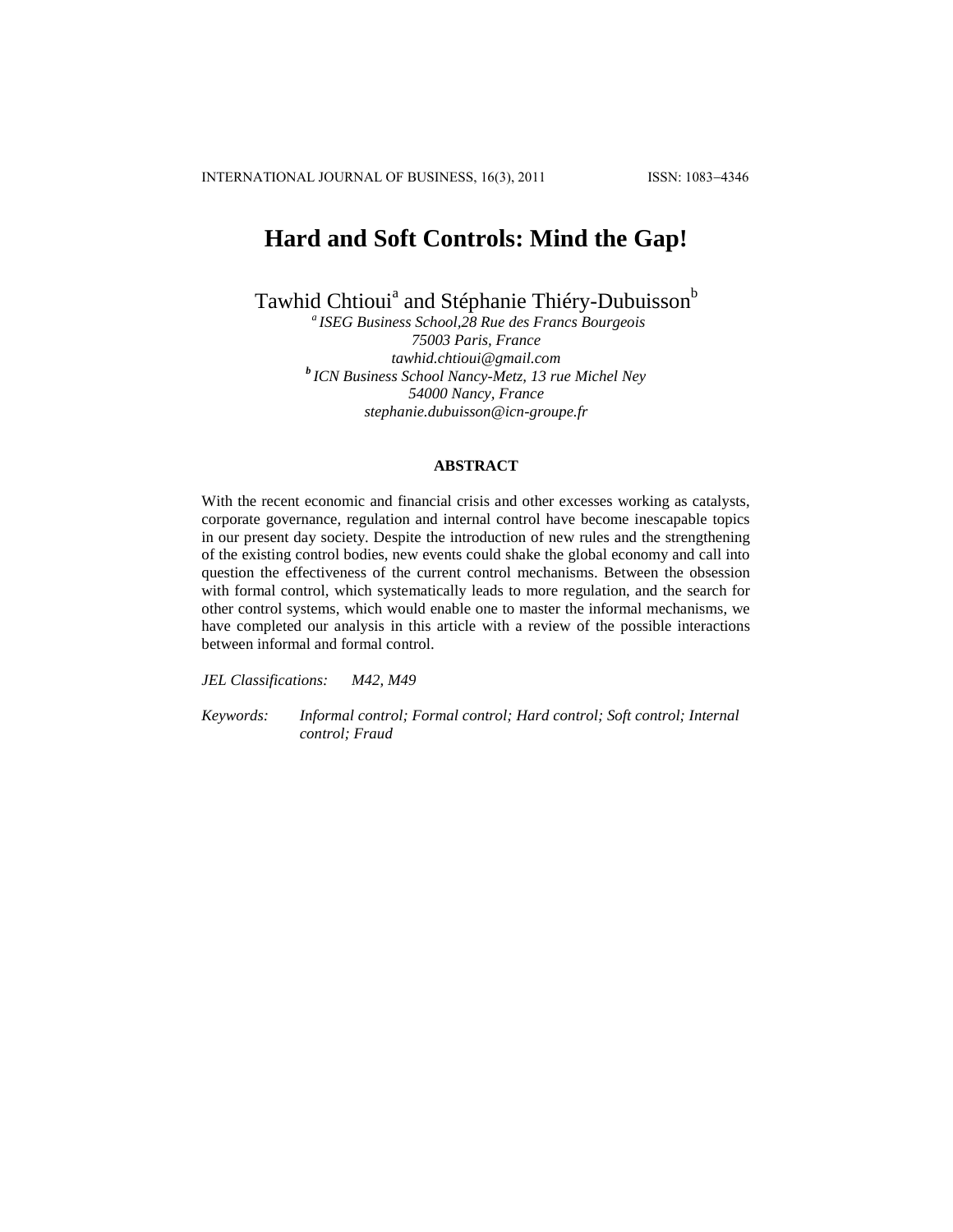## **I. INTRODUCTION**

Jensen's (1993) assertion<sup>1</sup> that « *making the internal control systems of corporations work is the major challenge that economists and management scholars are facing*» is, perhaps more than ever, at the heart of the evolution of management science in the 2010's. Internal control can be defined by all the means of control available to managers to enable them to master their organization. But the overall level of control has often proved insufficient, especially in the case of frauds, some of them highly publicized and which have shaken global capitalism. Undoubtedly new shocks will occur. McKesson and Robins (1940), Enron (2001), then the Société Générale in 2008: So many different factors and circumstances that led these companies and their directors to bear the full brunt of the consequences of the frauds developed therein.

Mastering the organization, having it under 'control' and being accountable to investors is not only a clear will of the management, but is also an identified request of internal control frameworks as well as a legal expectation (Sarbanes-Oxley Act, Financial Security Act, EU Directives 2006/43/EC and 2006/46/EC). For nearly a century, legislators have systematically been trying to impose numerous regulations in order to respond to the scandals originating from the discovery of frauds and to reassure investors (Heier et al., 2005). From the Foreign Corrupt Practices Act to the Treadway Commission, from the Sarbanes-Oxley Act (issued in reaction to Enron) to the implementation of the European Directives and the recommendations of the EU Commission (Green Paper on Auditing, 2010), all the regulations imposed to regulate the life of corporations in a general manner, as well as the financial and accounting professions, especially in the aftermath of crisis moments, prove that legislators are working on successive levels of coercion to achieve an ideal of universal control. These various laws and regulations, which led to the implementation of new formal controls, invariably resulted from the history of the "affairs", reflecting a willingness to improve company management (Heier et al., 2005). They are necessary. No company can expect to ensure its continuity without sufficient investment in its internal controls. The fact that these internal controls are essential does not mean that they are effective enough, hence the feeling that a formal control firewall is powerless against the excesses that everyone has been able to witness. And it is clear that nothing, at least for the moment, has enabled corporations to completely curb the "affairs" or financial scandals. The illusion of control is given both by the requirements of the various laws and by the current control disclosure, and also by the professional standards (especially those of auditors), which have followed the escalation towards the "total control" obsession. In this respect, working techniques and standards for statutory auditors (SAS 99, ISA 240) have been continuously attempting to adapt to the new forms of fraud and have evolved in accordance with the ingenuity of the fraudsters. But this is not sufficient to limit the scandals.

Is the potential control of the corporations in this case illusory? How could we ensure a good level of internal control? Understanding the various aspects of internal control and assessing control systems and their malfunctioning enables one to partially understand the nature of frauds that may be developing in organizations. Our goal here is therefore to show that controlling an organization cannot be limited to the formal aspects of control (hard controls) and that informal aspects (soft controls) are both tricky to define and complementary in order to cover the risks in the most suitable way.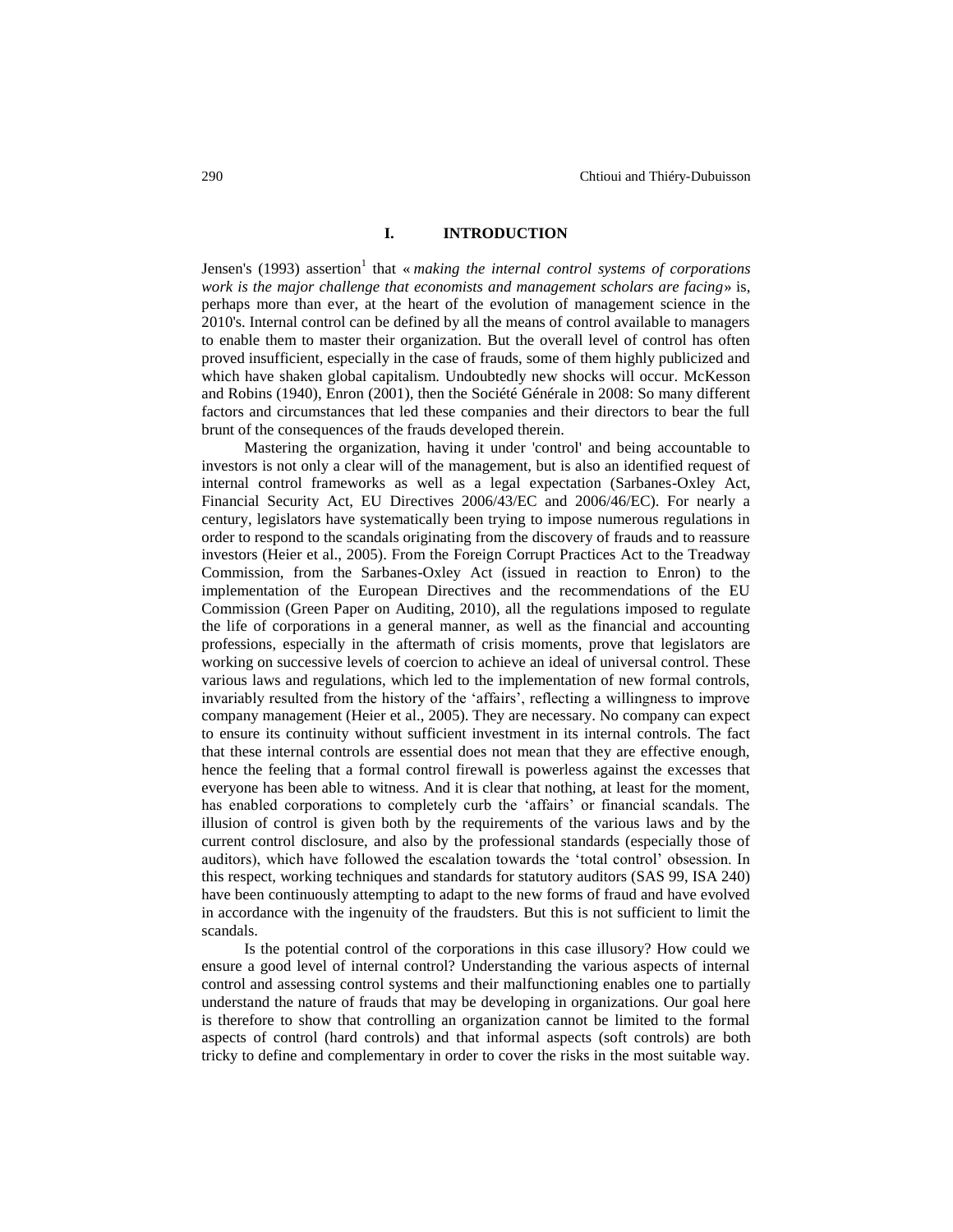The first part of the present paper focuses on the definition and on the sometimes inflationary implementation of the layers of formal controls, as well as on the issues related to the successive addition of these regulations. In the second part, we will try to define, or at least approach, soft control aspects in order to reach, in the final part, the question of the interaction between these two aspects of internal control.

#### **II. THE OBSESSION WITH FORMAL CONTROL**

The very definition of formal control (hard control) is sometimes difficult to determine (Pfister, 2009). What are we exactly talking about when referring to, firstly, internal control, and then secondly, to its formal part? According to Leatherwood and Spector (1991), the internal control systems include written procedures and rules that guide individuals' behavior, ensuring the fulfillment of the company goals, detecting and punishing fraud(s) or mistake(s). These established control mechanisms must be sufficiently explicit and known to all (Ouchi, 1977). Therefore, in terms of formal control, we find both the current procedures applicable within the organization, as well as the laws and regulations which may have preceded them. From a practical point of view, the most well-known and used definition, by both professionals and academics, is the Committee of Sponsoring Organizations of the Treadway Commission or COSO (1992) definition, which gave a first conceptual framework to internal control. Without going into the details of this framework, it basically consists of ensuring the achievement of three main objectives as much as possible: Effectiveness and efficiency of operations, reliability of financial reporting, compliance with applicable laws and regulations. To this end, internal control must have five components, as described by the COSO: Control environment, control activities, risk assessment, information and communication, and monitoring. We can thus define all the control procedures among all these formal controls: Segregation of Duties (SoD), information system and its authorization system (including its accounting part), reporting procedures, access controls (physical and others). The idea here is to guide the behavior of executives, managers and operational staff, in order to gain a better control of the organization and to avoid any issues such as fraud(s) or mistake(s) that gradually affect, in terms of inefficiency and additional internal costs, external financial information disclosure, market reaction, followed by loss of trust and reputation<sup>2</sup>. Legislators have thus attempted to impose, upstream and in advance, more standards and norms related to the implementation of internal control and its disclosure by the management.

The effective implementation of regulatory requirements on internal control can be dated back to the early 1900's in the United States (Tipgos, 2002). Those formal control requirements, initiated by the U.S. legislators, initially applied to U.S. corporations only, but as for what generally concerns corporate governance, quick dissemination to Europe has been the rule... Legislators initially endeavored to respond to fraud by requiring companies to take their internal control and its formalization into account (Foreign Corrupt Practices Act, 1977; Treadway Commission, 1987; COSO, 1992; the French Stock Market Regulator<sup>3</sup>, AMF, 2007). Then, as a second step, the imposition of harmonization in the disclosure of corporations" internal control was required. As a result, U.S. and French corporate presidents have to issue a report on the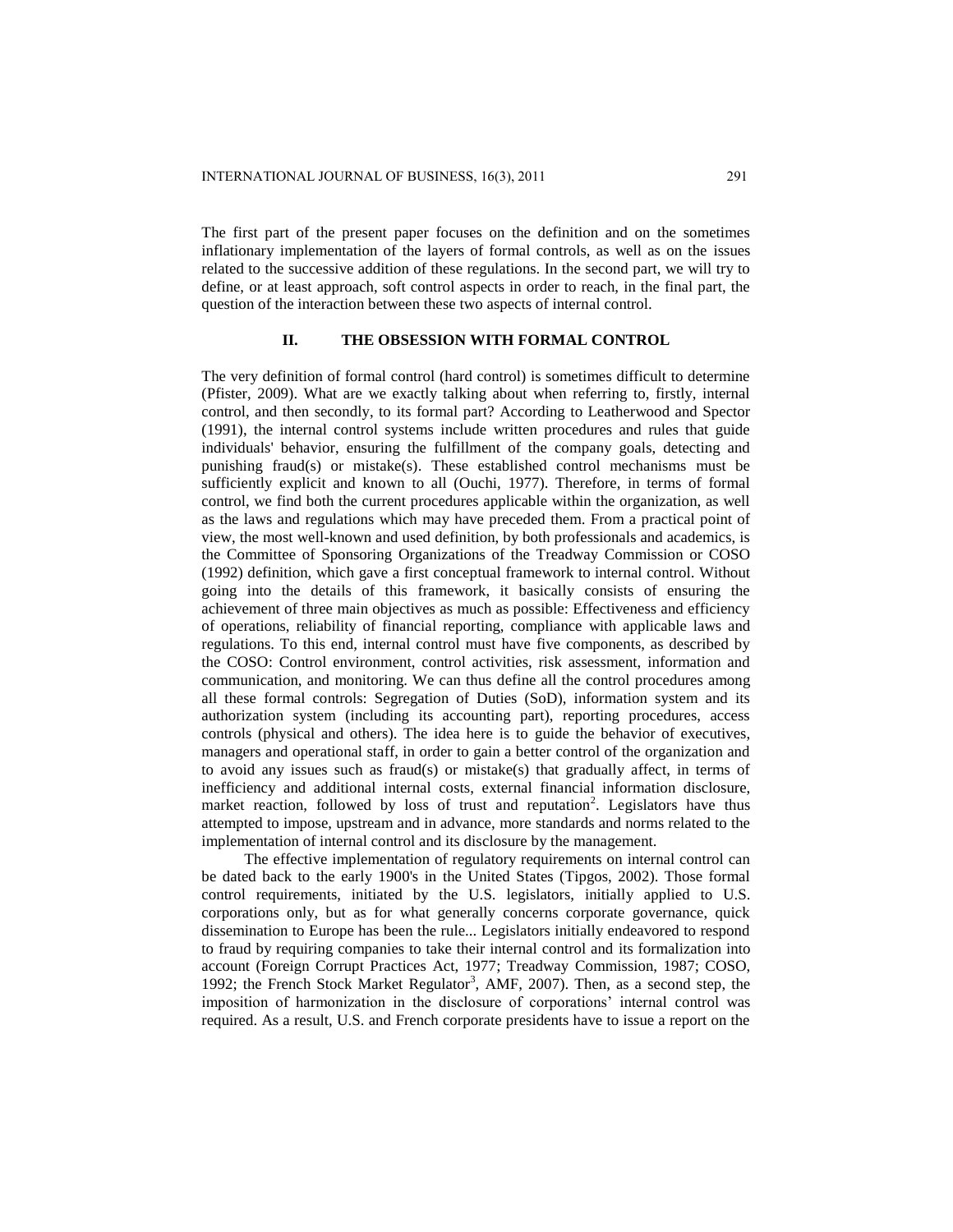relevance of their corporation"s internal control procedures, and this report has to be audited by the external auditors (Sarbanes-Oxley Act, Section 404; Financial Security Act). Similarly, EU Directives (2006/43/EC and 2006/46/EC) require from EU external auditors to report on internal control procedures to the audit committee, to disclose the corporate governance framework referred to by the corporations, imposing also on groups to describe their internal control and risk management system. These requirements concern all EU corporations, whatever the activity. Additional obligations are required, however, for investment service providers like credit institutions, which are subject to specific risks. Supervisory rules and controls applying to banks at the world-wide level and in Europe are much more significant than in any other activity sector (Basel II, 2004, relayed by the Capital Requirement Directives or Directives 2006/48 and 49/EC). In France, these financial institutions must also have a compliance function, as well as a compliance and internal control officer (AMF General Guidelines); the combat against money laundering and terrorism is subject to specific EU Directives (2005/60/EC and 2006/70/EC).

Do all those formal control requirements really reassure the markets and the investors, as they are supposed to do? It is not so sure. Several voices, including the SEC (Securities and Exchange Commission), have argued that a better internal control would enable the best controlled corporations to reduce their cost of capital. A study conducted by Ogneva et al. (2007) shows that, on the contrary, companies reporting internal control weaknesses in their Section 404 do not generally have a higher cost of equity. Similarly, Hammersley et al. (2008) have been studying market reactions to management's disclosure of internal control weaknesses, as required by the Sarbanes-Oxley Act. The results show that the market reaction to the announcement of internal control problems is not automatic and depends in particular on certain characteristics of the announcement itself, such as the severity of the event, management conclusions and the auditability of the problem. And, in all the scenarios, it seems that the management tend to delay the dissemination of bad news or to announce it only when there is some good news to be disclosed at the same time (Kothari et al., 2009).

To us, this obsession with control appears to be further strengthened by three factors: On the one hand, establishing a formal internal control enables, in the event that this control is bypassed, the actors to name more easily one or several responsible persons. On the other hand, the formal ramparts of control induce a willingness to bypass them on the part of the personnel or the managers: The means and ways employed by fraudsters can be more and more difficult to detect by the traditional audit techniques. Thus, even the traditional overlapping and plurality of operational, protection and recording functions (Segregation of Duties or SoD), which was thought of to be one of the most scrutinized points in detail in terms of internal control (on account of the development of Information Systems - ERP - that control better these risks), remains however one of the stumbling blocks in the fight against fraud (Elsas, 2008; Barra, 2010). Similarly, the collusion of top management (Enron) or the deliberate exploitation of flaws in an internal control system (Société Générale) are sometimes difficult to detect. But other, more traditional forms of fraud also work extremely well, and thwart with a complete impunity all the safeguards established by the regulatory authorities: The ancestral Ponzi scheme proved very successful for Bernard Madoff, under the powerless eyes of the SEC, by exploiting the possibility of not having a genuine audit. Finally and ever since the legislators launched these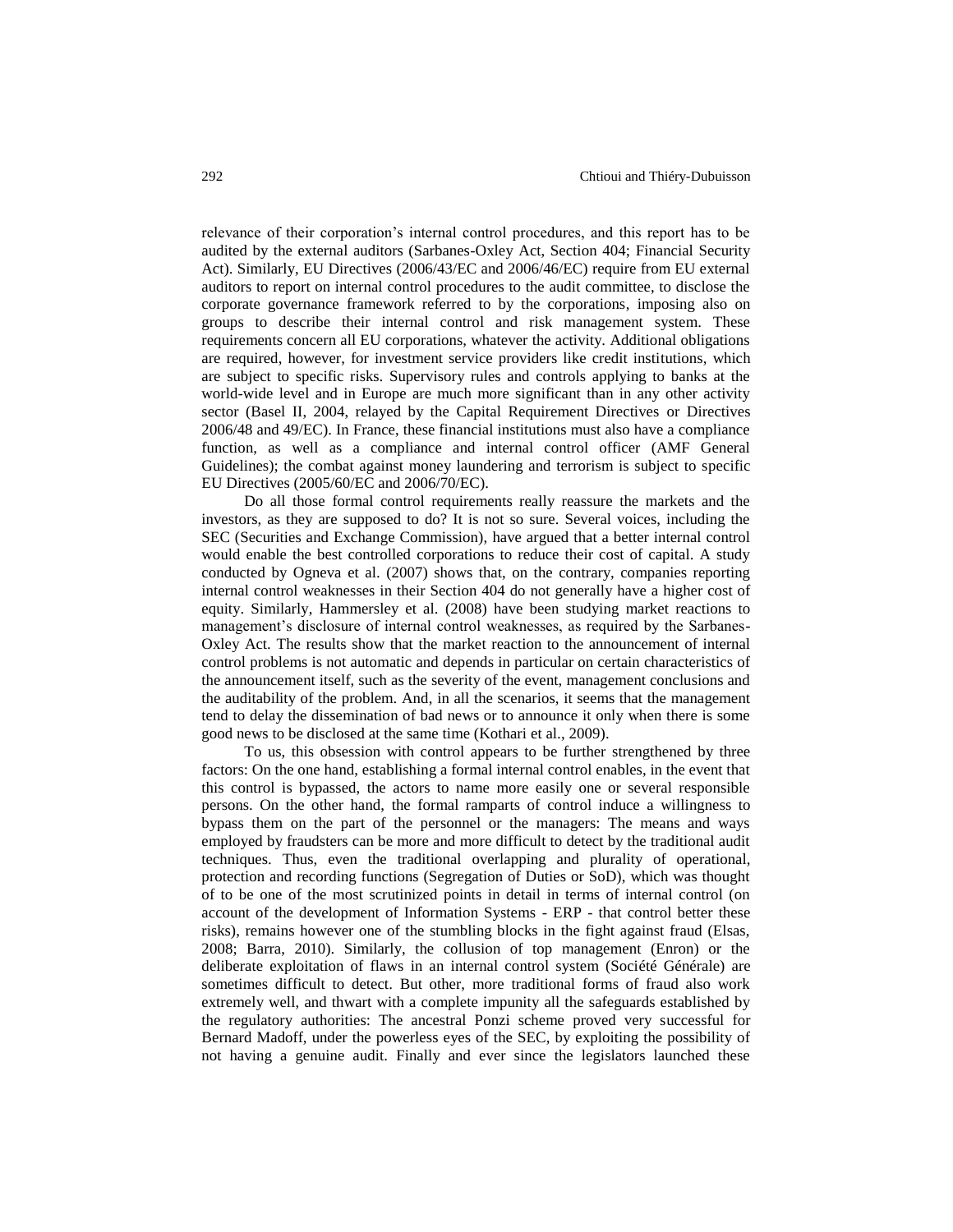requirements, corporations have seemed reluctant to adopt the recommendations in terms of formal control: The follow-up of these latter recommendations appears constrained (determined by the behavior of other corporations) and not guided by the merits or reality of the control itself. It appears that, from 1976 to the early 2000s, both individuals and organizations have showed great ingenuity at preventing (or discouraging) any attempt to impose additional requirements on internal control (Shapiro and Matson, 2008).

So how can the combat against fraud be envisaged, the financial cost of which is estimated at U.S. \$50 billion per year in the United States (Coffin, 2003), and at £2 billion per year in the U. K., this only for the listed companies (Management Issues News,  $2005)^{4}$ ? In fact, the legislation and laws in force and the formal controls which follow, even if they are necessary and reflecting an apparent willingness to clean up corporations management, do not appear to be a sufficiently effective safeguard. Perhaps could we even ask whether this succession of formal procedures defeat the object of its initial aim by favoring a rejection of an excess of procedures? Internal control by the application of only its formal aspect does not seem, in any case, to be sufficient (Tipgos, 2002). But, if these formal controls are necessary and contribute to the prevention of excesses, they are above all an integral part of the control environment and, more generally, from what is called the informal control (or soft control). The two faces of internal control, the formal aspect and the informal aspect, are recognized and defined by the internal control frameworks (COSO or AMF), but only the formal aspect has really been developed and taken into account in the evaluation of control by the professionals. Studies, moreover, highlight the predominant role of the environment of control and of informal control, perceived as one of the most important components of internal control (Langfield-Smith, 1995; Stringer and Carey, 2002). Based on the concepts of "clan" (Durkheim, 1933; Kanter, 1972; Ouchi, 1979, 1980), informal controls stand out as a subtle and effective means of controlling the behavior of the actors within their organizations.

## **III. HARDINESS OF SOFT CONTROLS**

Unlike formal control systems, which tend to supervise and monitor the behavior through systems using explicit measures, informal control enables the control of the attitudes of the actors of the company through values, beliefs and unwritten traditions (Falkenberg and Herremans, 1995). According to Snavely and Snavely (1990, p. 247), "*informal types of control coordinate employee behavior through interpersonal, social and/or cultural influence methods (…)"* and *"emphasize work group norms based on shared values and beliefs among peers and learned through socialization*". For Ouchi (1980), an informal control system is composed of shared beliefs, values, moral standards and traditions that influence the behavior of employees.

Can we agree on a common content for informal controls? The issue had already been raised but it remains unresolved, as no consensus has been agreed upon (Roth, 1998; Dallas Chapter, 1999; Buhariwalla, 2006). Informal control is however brought up in the COSO (1992), in particular via the environment of control, which groups together, amongst others, integrity and the philosophy of management, ethical values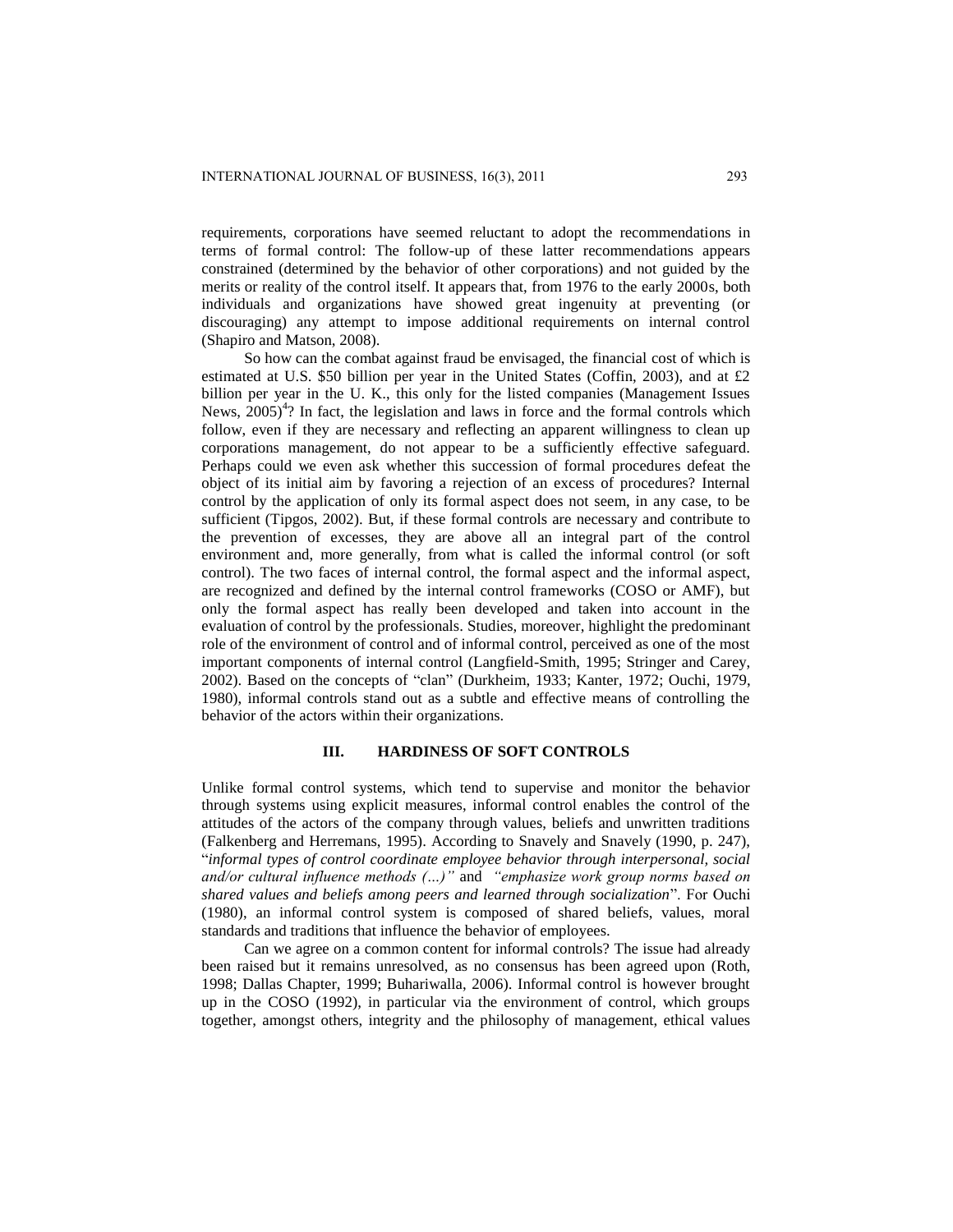and corporate culture, as well as the employee's skills and the policy of recruitment and training. The COSO explicitly classifies the environment of control as the foundation for all the other components, which brings discipline and structure. Environment of control is described as an "operationalization" of the organizational culture (Hooks et al., 1994), the latter being defined as the most profound level of beliefs and values to be shared by the members of the organization, integrated in an unconscious way and who participate in a manner consistent with the vision of the organization and its environment (Schein, 1985).

It appears therefore at first that, according to economic values (profit maximization, drive to profitability, opportunistic and pragmatic goals), organizational values (hierarchical or collegial structures) and social values (hierarchical relationships, relationships of trust), that defines the attitude of the individual in relation to the respect of the objectives, rules and values of the organization (Falkenberg and Herremans, 1995). Self-control, as notably defined by Andersen (1987), is born of the assumption that individuals do not dissociate their work and material life from their beliefs and moral values. Liedtka (1989) defends the theory that people act in accordance with their own ideologies and values, and also in agreement with those of their charismatic managers. The values of an individual's circle and working environment come and influence his own values. Depending on the individual's personal involvement within the organization and ethical and social issues, the values of the company and those of its managers can influence the values and principles of the said individuals (Norris and O'Dwyer, 2004). Corporate culture does become thus an informal control tool exerted on its employees. The way culture influences control is determined as follows: Individuals integrate a strong set of beliefs, thus avoiding direct orders and enables the said individuals to perform their job and what is necessary for the organization (Collins and Porras, 1994).

On the other hand, the role of ethics in informal control is more ambiguous, although there appears to be a direct link between ethics and willingness to 'do well' (Rae et al., 2008) or dedication to the organization (Valentine et al., 2002) seems to exist. This is in fact intrinsically linked to the recruitment and remuneration policy adopted by the organization. A healthy working environment (along with the resulting effectiveness and efficiency) cannot develop unless the following condition is fulfilled: No employee should create a situation where other employees feel oppressed or humiliated (Sutton, 2007). The orientation of the behavior given by the programs and codes of ethics could be perceived like any form of control, perhaps as a coercive means (with a system of sanctions), but also as an adherence to the goals of the organization (by sharing common values) and the development of ethical behavior (Weaver et al., 1999a, 1999b). Managerial influences are exercised through the involvement of management in the ethics program (the latter influence is particularly important because of the formal authority of top management, who can thus more easily determine any subsequent actions) (Paine, 1996). But control exercised by means of the program of ethics, which is imposed, appears to carry pernicious consequences: It weakens thus the capacity and motivation of the employees to use their own moral judgment, especially in the case of new and unattended situations and may lead in the extreme to a sort of indoctrination, atrophy of skills and a politicization of ethics (Stansbury and Barry, 2007).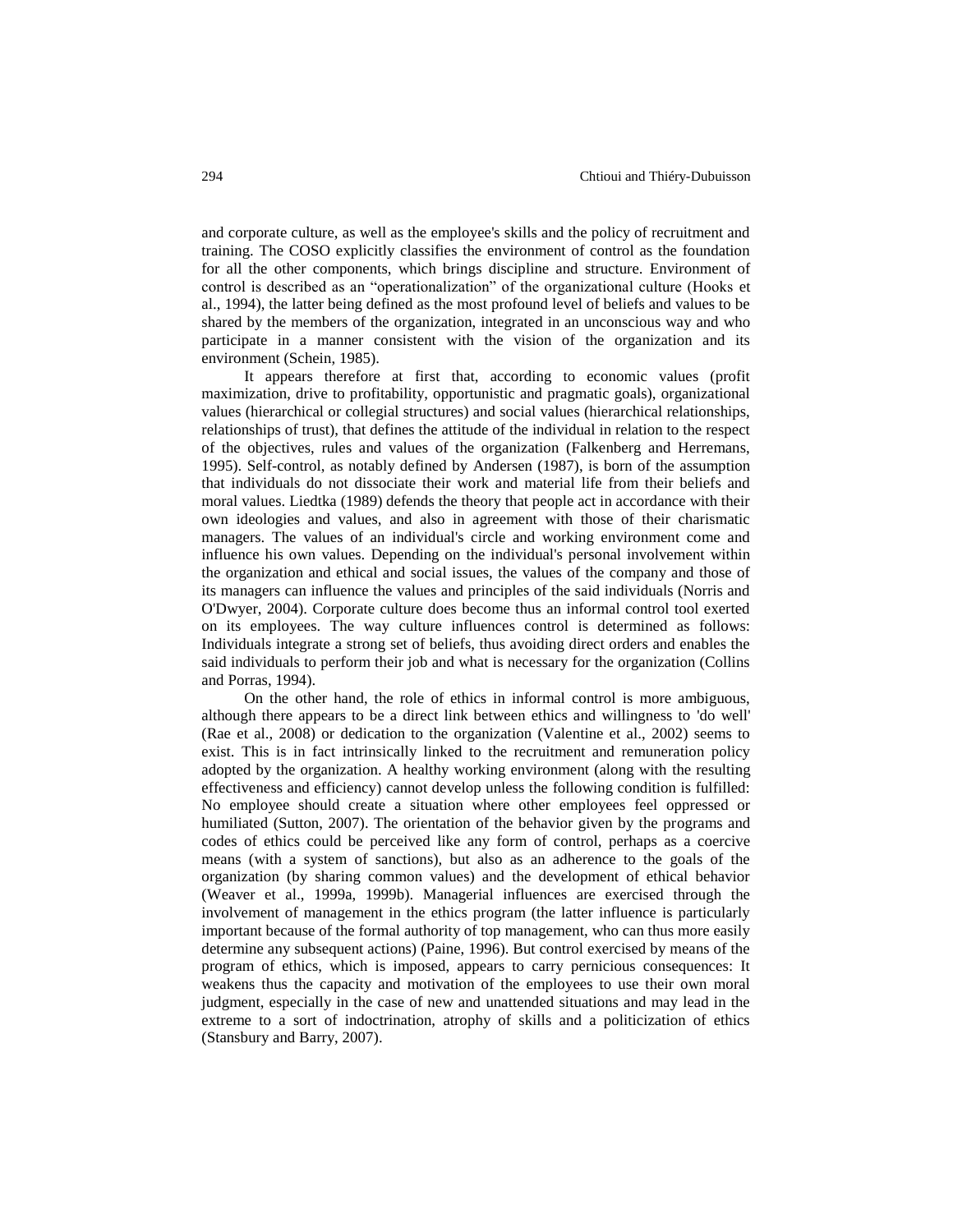Does informal control possess capacities which would be found lacking in formal control? It seems that the power of the informal system mainly lies in the control of behavior in ambiguous and unexpected situations (Falkenberg and Herremans, 1995). Controlling behavior through written rules can prove efficient against specific and/or predictable events. But insofar as the organization cannot implement rules that would cover all possible situations, the information spread by the formal system and its controls is limited. It follows that establishing an implicit and informal system, is very important in order to manage the behavior of the employees in unexpected circumstances. Therefore, the individual acquires a set of unstated laws and norms thanks to signals sent by his superiors and colleagues. The pressure of this control on the individual is exercised through transparent procedures such as the look of the others persons, criticism, the feeling of guilt feeling or shame for failure to the rules (Falkenberg and Herremans, 1995). These unstated principles spread a kind of common philosophy that guides individuals in their actions within the organization. The informal control system should thus help to create implicitly an environment and control situation that could take in hand the individual, grasp his attention and direct his choices. This should equally help to create a climate of confidence and trust that formal control systems would find difficult to establish (Guibert and Dupuy, 1997). Indeed, one of the limits of the formal control is that it cannot cover all the complexity of the company. On the one hand, informal interactions between certain representatives of the company, creating a feeling of confidence, are difficult to control by formal means. On the other hand, a system which is too formal would leave little room for initiative and new interactions, without which any new advances, development and adaptation of the company would become difficult. In fact, the establishment of a predetermined system would be too rigid to adapt to the potential changes that the company might undergo.

Moreover, a lot of academic research has identified a link between, on the one hand, the values spread by the top management (tone at the top) and, on the other hand, the quality of financial reporting (D'Aquila 1998; Reding et al., 2007), the operating performance (Booth and Schulz, 2004) or the financial performance (Verschoor, 1998; Hosmer, 1994). Other researchers (Bogard, 1996; Cubitt, 2001; Bunzel, 2001) cast doubt on the pertinence of this passage from formal to informal control mechanisms. Finally, a third category of research (Tiwana, 2010; Rae and Subramanian, 2008; Gomez and Sanchez, 2005; Sitkin and George, 2005; Guibert and Dupuy, 1997; Snavely and Snavely, 1990) focuses on the interaction and articulation between these two ways of control.

# **IV. HARD AND SOFT CONTROLS: SUBSTITION OR COMPLEMENTARITY?**

Although formal and informal controls do coexist in today's systems of corporate governance, understanding the nature of the interaction between these two methods of control is a subject of debate amongst the researchers. It is therefore difficult to assert whether the use of one could replace or could complement the use of the other.

An initial viewpoint consists in saying that, depending on the situation that is faced, the passage towards one or the other of these two systems of control would lead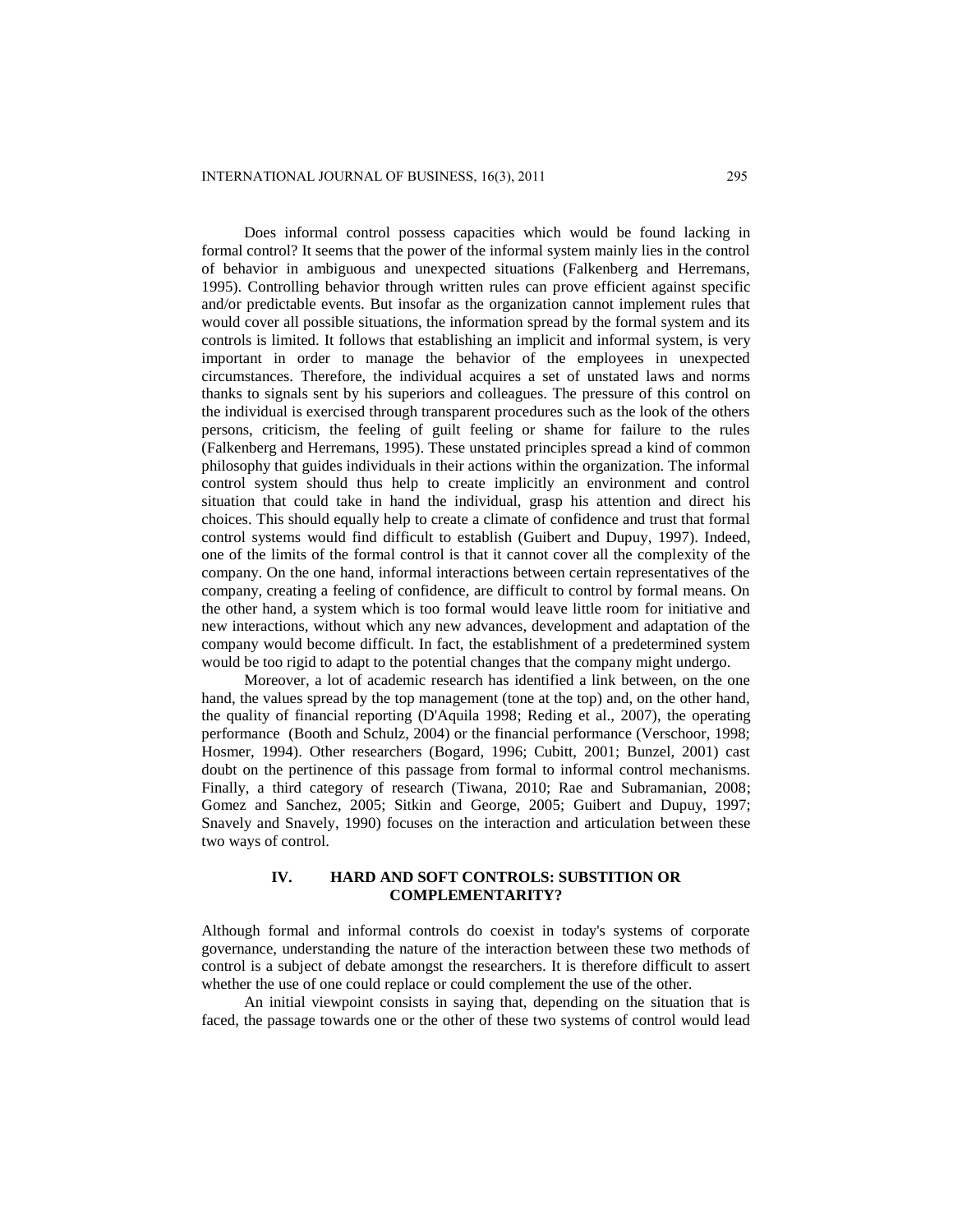to a more efficient level of control. Within the actual context of multinational companies (MNCs), requiring more flexibility and autonomy for their subsidiaries, Martinez and Jarillo (1989) underline the move "*from structural formal subsidiary controls towards subtler, informal controls*", a conclusion shared by Chatman and Cha (2003), Gong (2003), Jaeger (1983) and Ouchi (1977). Gomez & Sanchez (2005), on the basis of their research using a sample of 74 Mexican subsidiaries of US MNCs within the manufacturing sector, point out that this shift from hard to soft control is moderate by four criteria: Globalization pressures and pressure from local regulations make MNCs likely to use all kinds of control mechanisms, formal and informal. By contrast, local dependence and educational requirements of the subsidiary appear to discourage formal controls while stimulating informal ones. In the same way, based on a series of four case studies during systems development projects, Kirsch (1997) suggests that all stakeholders use different mechanisms of formal control (existing or created) and supplement some of them with mechanisms of informal control: "*Throughout this process of construction, the choice of particular control mechanisms depends on task characteristics, role expectations, and project related knowledge and skills*" (p. 215). Sitkin and George (2005), in the light of two case studies, conducted successively on a first sample of thirty Human Resources Managers and a second one of fifty-one HR executives, using different research design, found that threats to legitimacy and trust would lead to a non-significant change in reliance on formal control, with a decrease in reliance on informal control, results that are in contradiction with the two previous researches and not consistent with the mainstream institutionalist traditions (DiMaggio and Powell, 1991). A second point of view consists rather on putting the emphasis on the complementarity between formal and informal controls. Using the grounded theory approach applied to a sample of nine companies in the trucking industry, Mello and Hunt (2009) suggest that both formal and informal control methods are used in various combinations and that no single control method is completely effective in isolation. It is in this direction that Guibert and Dupuy (1997) suggest that the relation between formal control and informal control can only be considered from the viewpoint of complementarity. One cannot be the substitute for the other, but its complementary. That is why formal control would develop on the basis of a perspective with informal control and vice versa. It is necessary that the informal system be in harmony with the formal system so that the organization, its objectives and its functioning go in the same direction, resulting in a system which is secure, sound and reliable. The articulation between the formal and informal system is essential for an organizational system to be finally efficient (Guibert and Dupuy, 1997). Even when some company charters oppose fraud and non-compliance with the internal rules of the group, it turns out that, if there is a "performance race" atmosphere within the departments, the formal rules in place would have no effect. On the one hand, this situation may create imbalance or instability in the individual, partly due to the problem of purely quantitative indicators and to the possible recruitment of 'jerks in the workplace' (Sutton, 2007). On the other hand, this situation could lead one to consider that the explicit and formal principles of the corporation are not made to be respected. In contrast, if informal control could reinforce formal control, then a climate of confidence and trust would emerge and create a strong degree of cohesion in the heart of the company and the performance level will be increased. Thus, the main thing for the company is that its values are in the same direction and are in harmony with its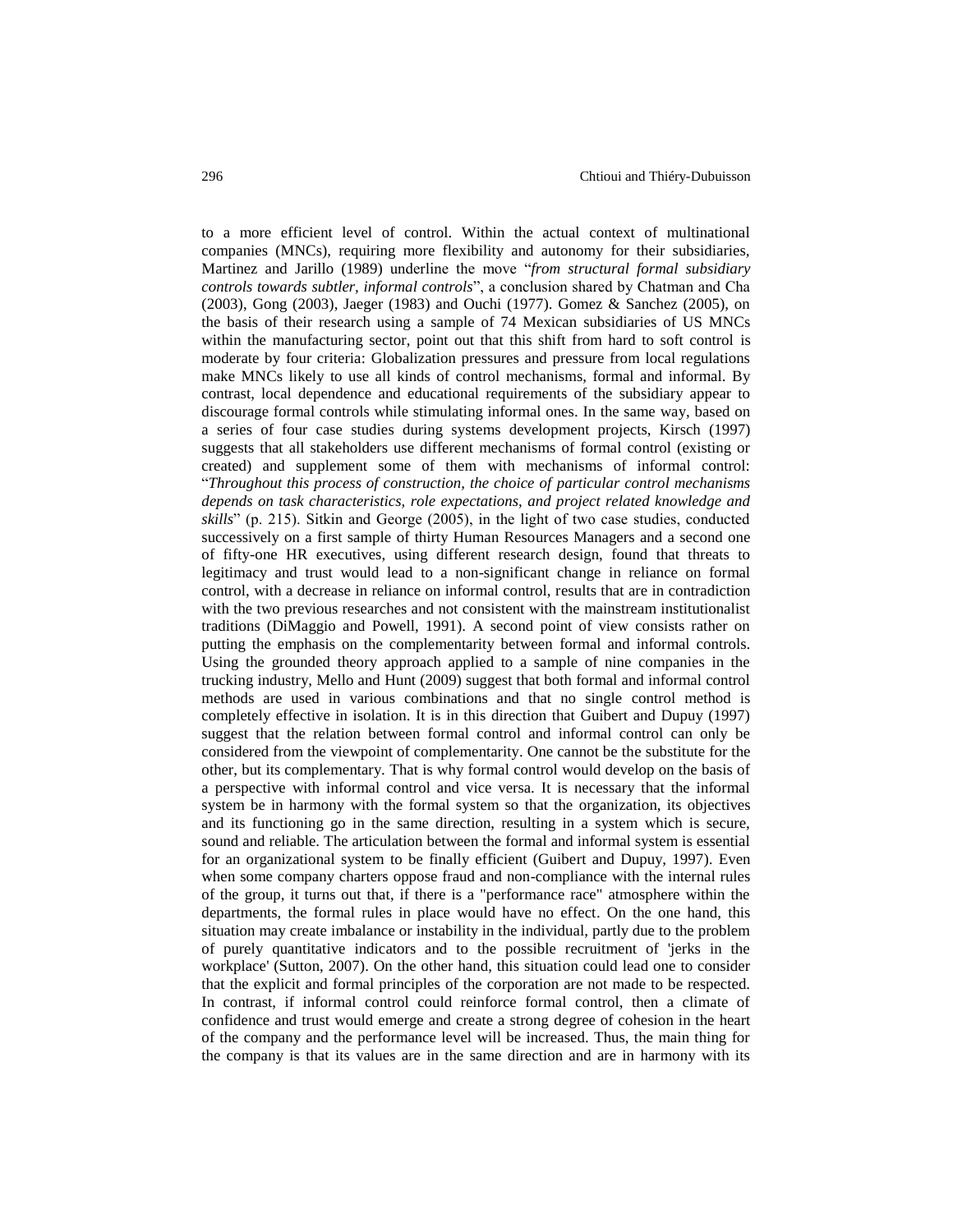written codes and its formal incentive system (Guibert and Dupuy, 1997). It is therefore necessary that formal and informal control be in harmony and developed in a balanced way according to the characteristics of the company, so as to form a single set of efficient controls. Control harmonization is a prerequisite for creating a stable and efficient organization (Falkenberg and Herremans, 1995).

But we must not delude ourselves. Putting informal controls on a pedestal is not enough for getting the organization under control. But forgetting them is equally carrying serious dangers. Seen from this point of view, the report of Snavely and Snavely (1990) remains qualified. Their research, based on a sample of 122 staff nurses from three work medical units argue that both formal and informal systems contributed to efficient error detection, suggesting that a combination of the elements in both systems may maximize detection. However, findings indicate that satisfaction with control was significantly greater under formal control dimensions than under informal control ones and that only formal control system were found to be highly associated with effectiveness at improving performance deviations. Finally, Tiwana (2010) propose a conciliatory approach which "*develops the idea that these competing perspectives are mutually compatible rather than contradictory because informal and formal control mechanisms can simultaneously be complements and substitutes*" (p. 87). Using data from 120 outsourced systems development projects, it is shown that informal control mechanisms strengthen the influence of formal behavior control mechanisms on systems development ambidexterity (complementary effects) but weaken the influence of formal outcome control mechanisms (substitutive effects).

As we can see, our review of the literature shows divergent responses to the question concerning the nature of the interaction between hard and soft controls. Through Figure 1, we tried to throw new light on this subject. It emerges that the best combination between hard and soft control mechanisms depends on certain contextual and cyclical parameters. According to these parameters, it would therefore be more judicious, and depending on the literature studied, to combine or substitute the two ways of control, both formal and informal.

## **V. CONCLUSION**

With the recent economic and financial crisis and other excesses working as catalysts, corporate governance, regulation and internal control have become inescapable topics in our present day society. Despite the introduction of new rules and the strengthening of the existing control bodies, new events could shake the global economy and call into question the effectiveness of the current control mechanisms.

Between the obsession with formal control, which systematically leads to more regulation, and the search for other control systems, which would enable one to master the informal mechanisms, we have completed our analysis in this article with a review of the possible interactions between informal and formal control.

Finally, several authors agree in asserting that both indivisible aspects make a whole in terms of controlling organizations, and that informal control is a key component, without which the entire internal control system would "seize up" and open the door to mistakes and fraud.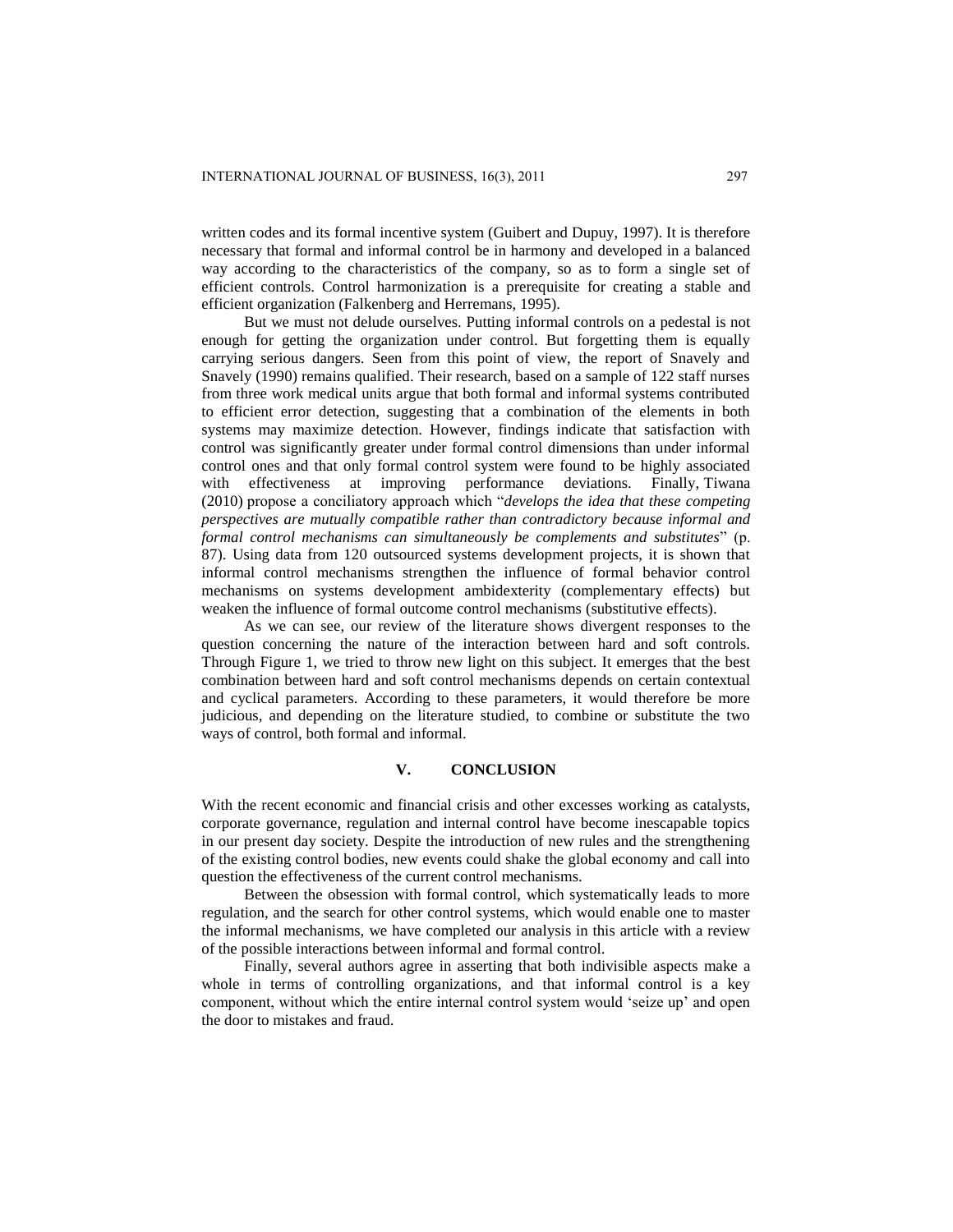

**Figure 1** The interaction between hard and soft controls

For managers, the analysis of this interaction should help to draw attention to the fact that there is no perfect and well-balanced situation between "soft and hard controls" (informal and formal controls). The ideal combination depends on, for example: (1) the priority given, either to efficiency or to effectiveness; (2) the type of formal control mechanisms: "process-based" or "outcome-based"; and (3) certain criteria related to the global or local environment, to the characteristics associated with the target of the control or to the search for legitimacy.

However, some gray areas do, however, remain that it would be interesting to shed light on those within the framework of some future research. To sum up, is there any ideal formal or informal recipe of control so as to achieve the ultimate in the smooth functioning of the control procedure? No one can truly tell what the right amount should be, even if some situations are more conducive to a preponderance of formal controls or informal controls, as we tried to shed light on. How can we understand and grasp this informal aspect of internal control that is potentially a starting point for carrying out fraud? Well, neither professional literature, academic literature, current conceptual frameworks, nor, lastly, professional standards can explicitly tell us how to grasp and understand this dimension. And yet…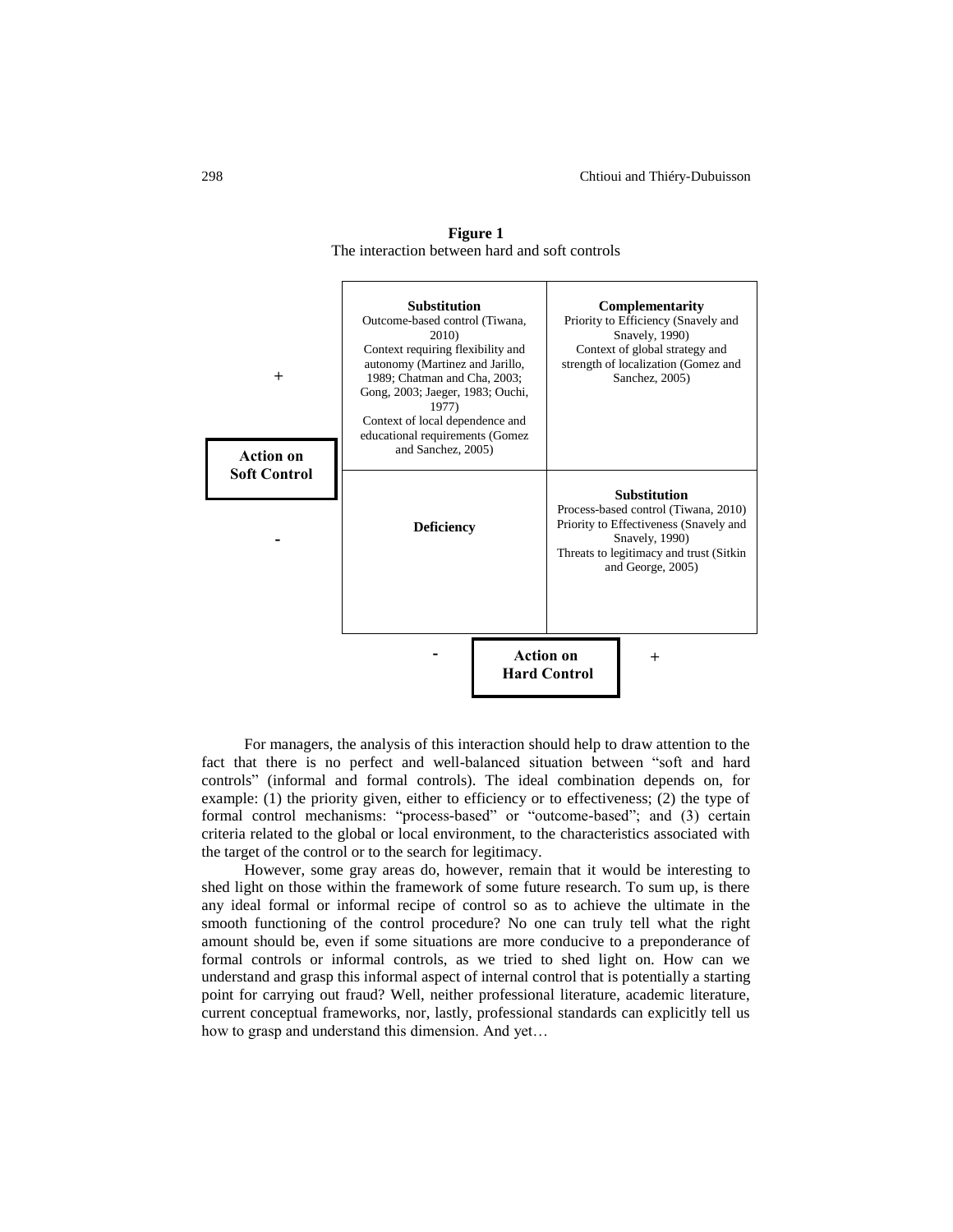#### **ENDNOTES**

- 1. During American Finance Association's presidency, quoted by Simons (1995, p. 4.
- 2. One major international corporation out of two could be affected by fraud (PricewaterhouseCoopers, 2009).
- 3. Autorité des marchés financiers.
- 4. In Rae and Subramanian (2008).

#### **REFERENCES**

- Andersen, S. M., 1987, "The Role of Cultural Assumptions in Self-concept Development," In Yardley, K., and T. Honess (Eds.), *Self and Identity: Psychological Perspectives*, 231–246, New York: Wiley.
- Autorité des marchés financiers-AMF, 2007, *Rapport sur le gouvernement d'entreprise et le contrôle interne*, Paris: AMF.
- Barra, R.A., 2010, "The Impact of Internal Controls and Penalties on Fraud," *Journal of Information Systems*, 24(1), Spring, 1-21.
- Bogard, W., 1996, *The Simulation of Surveillance: Hypercontrol in Telematic Societies*, Cambridge: Cambridge University Press.
- Booth, P., and A.K.D. Schulz, 2004, "The Impact of an Ethical Environment on Managers" Project Evaluation Judgements under Agency Problem Conditions," *Accounting, Organizations and Society*, 29, 473-488.
- Buhariwalla, A., 2006, "The Softer Side of Controls," *Internal Auditor*, October, 81-87.
- Bunzel, D., 2001, "Towards a Virtualization of Social Control: Simulation and Seductive Domination in an Australian Coastal Hotel," *Administrative Theory and Praxis*, 23(3), 363-382.
- Chatman, J.A. and S.E. Cha, 2003, "Leading by Leveraging Culture," *California Managemenl Review*, 45(4), 20-34.
- Coffin, B., 2003, "Trends in Corporate Fraud," *Risk Management*, 50(5), 9.
- Collins, J.C., and J.I. Porras, 1994, *Built to Last: Successful Habits of Visionary Companies*, New York: HarperBusiness.
- Committee of Sponsoring Organizations, 1992, *Internal Control, Integrated Framework*, New York: AICPA.
- Cubitt, S., 2001, *Simulation and Social Theory*, SAGE Publications.
- Dallas Chapter of the Institute of Internal Auditors, 1998-1999, *Soft Controls: A Dallas/Fort Worth Perspective*, Altamonte Springs, Fl: IIA.
- D"Aquila, J.M., 1998, "Is the Control Environment Related to Financial Reporting Decisions?" *Managerial Auditing Journal,* 13 (8), 472-478.
- DiMaggio, P.J. and W.W. Powell, 1991, *The New Institutionalism in Organizational Analysis*, Chicago: University of Chicago Press.
- Durkheim, E., 1933, *The Division of Labor in Society*, New York: Free Press.
- Elsas, P.I., 2008, "X-raying Segregation of Duties: Support to Illuminate An Enterprise"s Immunity to Solo-fraud," *International Journal of Accounting Information Systems*, 9, 82-93.
- European Commission, 2010, *Green Paper, Audit Policy: Lessons from the Crisis*.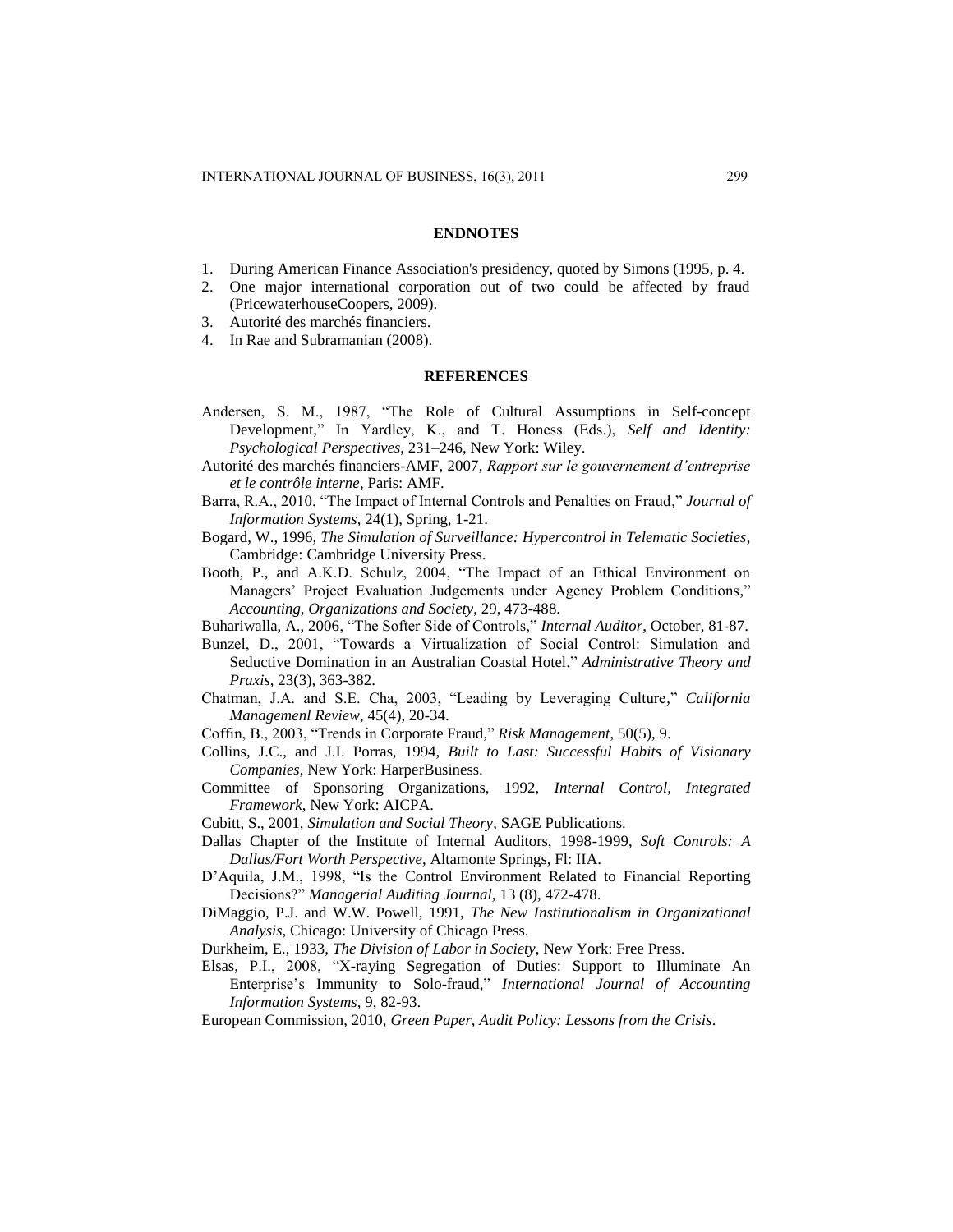|                                                                                        |  |  |  | European Parliament, 2005, Directive 2005/60/CE, Journal officiel de l'Union         |  |  |  |  |
|----------------------------------------------------------------------------------------|--|--|--|--------------------------------------------------------------------------------------|--|--|--|--|
| européenne.                                                                            |  |  |  |                                                                                      |  |  |  |  |
|                                                                                        |  |  |  | European Parliament, 2006, <i>Directive 2006/43/CE</i> , Journal officiel de l'Union |  |  |  |  |
| européenne.                                                                            |  |  |  |                                                                                      |  |  |  |  |
|                                                                                        |  |  |  | European Parliament, 2006, <i>Directive 2006/46/CE</i> , Journal officiel de l'Union |  |  |  |  |
| européenne.                                                                            |  |  |  |                                                                                      |  |  |  |  |
|                                                                                        |  |  |  | European Parliament, 2006, <i>Directive 2006/48/CE</i> , Journal officiel de l'Union |  |  |  |  |
| européenne.                                                                            |  |  |  |                                                                                      |  |  |  |  |
|                                                                                        |  |  |  | European Parliament, 2006, <i>Directive 2006/49/CE</i> , Journal officiel de l'Union |  |  |  |  |
| européenne.                                                                            |  |  |  |                                                                                      |  |  |  |  |
|                                                                                        |  |  |  | European Parliament, 2006, <i>Directive 2006/70/CE</i> , Journal officiel de l'Union |  |  |  |  |
| européenne.                                                                            |  |  |  |                                                                                      |  |  |  |  |
| Falkenberg, L., and I. Herremans, 1995, "Ethical Behaviours in Organizations: Directed |  |  |  |                                                                                      |  |  |  |  |
| by Formal or Informal Systems?" <i>Journal of business Ethics</i> , 14, 133-143.       |  |  |  |                                                                                      |  |  |  |  |

Financial Security Act (Loi n°2003-706 de sécurité financière), 2003, JO n°177: 1er août.

Foreign Corrupt Practices Act, 1977, *Public Law* 95–213, title I, 91 Stat. 1491.

- Gomez, C., and J.I. Sanchez, 2005, "Human Resource Control in MNCs: A Study of the Factors Influencing the Use of Formal and Informal Control Mechanisms," *International Journal of Human Resource Management*, 16(10), 1847-1861.
- Gong, Y., 2003, "Subsidiary Staffing in Multinational Enterprises: Agency, Resources, and Performance," *Academy of Management Journal*, 46(6), 728-39.
- Guibert, N., and Y. Dupuy, 1997, "La complémentarité entre le contrôle formel et le contrôle informel," *Comptabilité-contrôle-Audit*, 3(1), 39-52.
- Hammersley, J.S., L.A. Myers, and C. Shakespeare, 2008, "Market Reactions to the Disclosure of Internal Control Weaknesses and to the Characteristics of Those Weaknesses under Section 302 of the Sarbanes-Oxley Act of 2002," *Review of Accounting Studies*, 13, 141-165.
- Heier, J., M.T. Dugan, and D.L. Sayers, 2005, "A Century of Debate for Internal Controls and Their Assessment: A study of Reactive Evolution," *Accounting History*, 10(3), 39–70.
- Hooks, K.L., S.E. Kaplan, and J.J. Schultz, 1994, "Enhancing Communication to Assist in Fraud Prevention and Detection," *Auditing, A Journal of Practice and Theory*, 13 (2), Fall, 86-117.
- Hosmer, L.T., 1994, "Strategic Planning As If Ethics Mattered," *Strategic Management Journal*, 15, 17–34.
- Jaeger, A., 1983, "The Transfer of Organizational Culture Overseas: An Approach to Control in the Multinational Corporation," *Journal of International Business Studies*, 14, 91-114.
- Kanter, R.M., 1972, *Commitment and community*, Cambridge: Harvard.
- Kirsch, L. J., 1997, "Portfolio of Control Modes and IS Project Management," *Information systems Research*, 8(3), 215-239.
- Kothari, S.P., S. Shu, and P.D. Wysocki, 2009, "Do Managers Withhold Bad News?" *Journal of Accounting Research*, 47(1), March, 241-276.
- Langfield-Smith, K., 1995, "Organisational Culture and Control," In Berry A.J., J. Broadbent and D. Otley (Eds.), *Management Control, Theories, Issues and Practices*, London: MacMillan Press.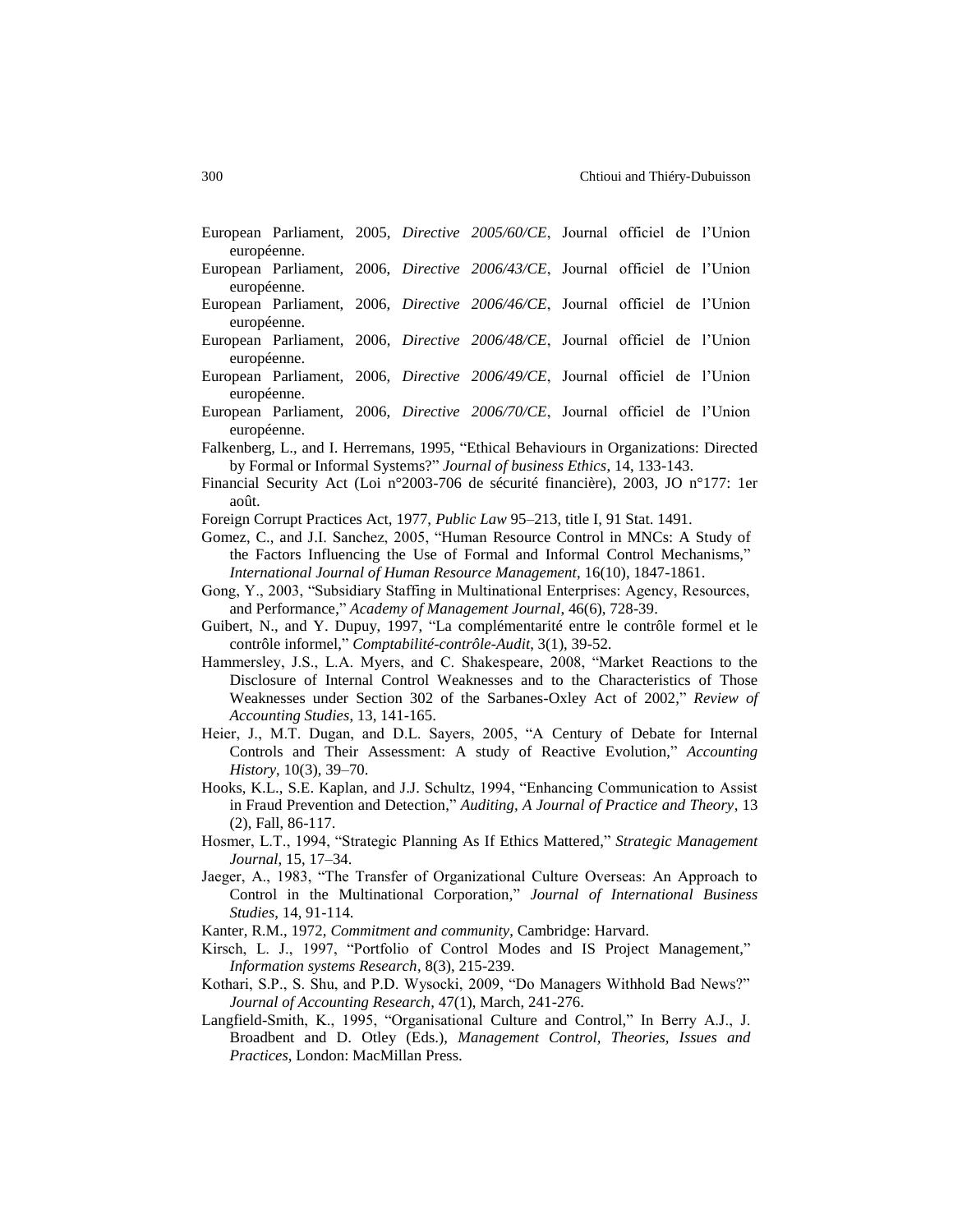- Leatherwood, M.L., and L.C. Spector, 1991, "Enforcements, Inducements, Expected Utility and Employee Misconduct," *Journal of Management*, 17(3), 553-569.
- Liedtka, J., 1989,. "Managerial Values and Corporate Decision-making: An Empirical Analysis of Value Congruence in Two Organizations," *Research in Corporate Social Performance and Policy*, 11, 55-91.
- Martínez, J. and J-C. Jarillo, 1989, "The Evolution of Research on Coordination Mechanisms in Multinational Corporations," *Journal of International Business Studies*, Fall, 489-514.
- Mello, J., and C. Hunt, 2009, "Developing Theoretical Framework for Research into Driver Control Practices in the Trucking Industry," *Transportation Journal*, 48 (4), 20-39.
- Norris, G., and B. O"Dwyer, 2004, "Motivating Socially Responsive Decision Making: The Operation of Management Controls in A Socially ResponsiveO," *The British Accounting Review*, 36, 173-196.
- Ogneva, M., K.R. Subramanyam, and K. Raghunandan, 2007, "Internal Control Weakness and Cost of Equity: Evidence from SOX Section 404 Disclosures," *The Accounting Review*, 82(5), 1255- 1297.
- Ouchi, W.G., 1977, "The Relationship between Organizational Structure and Organizational Control," *Administrative Science Quarterly*, 22(2), 129-41.
- Ouchi, W.G., 1979, "A Conceptual Framework for the Design of Organizational Control Mechanisms," *Management Science*, 25, 833-848.
- Ouchi, W.G., 1980, "Markets, Bureaucraties and Clans," *Administrative Science Quarterly*, 25 (March), 129-141.
- Paine, L.S., 1996, "Moral Thinking in Management: An Essential Capability," *Business Ethics Quarterly*, 6, 477-492.
- Pfister, J., 2009, *Managing Organizational Culture for Effective Internal Control: From Practice to Theory*, Berlin: Physica-Verlag.
- Rae, K., and N. Subramaniam, 2008, "Quality of Internal Control Procedures: Antecedents and Moderating Effect on Organisational Justice and Employee Fraud," *Managerial Auditing Journal*, 23(1&2), 104-124.
- Rae, K., Subramaniam, N., and J. Sands, 2008, "Risk Management and Ethical Environment: Effects on Internal Audit and Accounting Control Procedures," *Journal of Applied Management Accounting Research,* Winter, 11-30.
- Reding, K., P. Sobel, U. Anderson, M. Head, S. Ramamoorti, and M. Salamasick, 2007, *Internal Auditing: Assurance and Consulting Services*, Altamonte Springs, Fl: Institute of Internal Auditors.
- Roth, J., 1998, "A Hard Look at Soft Controls," *Internal Auditor*, February.
- Sarbanes Oxley act of 2002, US Congress, Senate H.R.
- Schein, E., 1985, *Organizational Culture and Leadership*, San Francisco: Jossey-Bass.
- Shapiro, B., and D. Matson, 2008, "Strategies of Resistance to Internal Control Regulation," *Accounting, Organizations and Society*, 33, 199-228.
- Simons, R., 1995, *Levers of Control, How Managers Use Innovative Control Systems to Drive Strategic Renewal*, Harvard Business School Press, Boston.